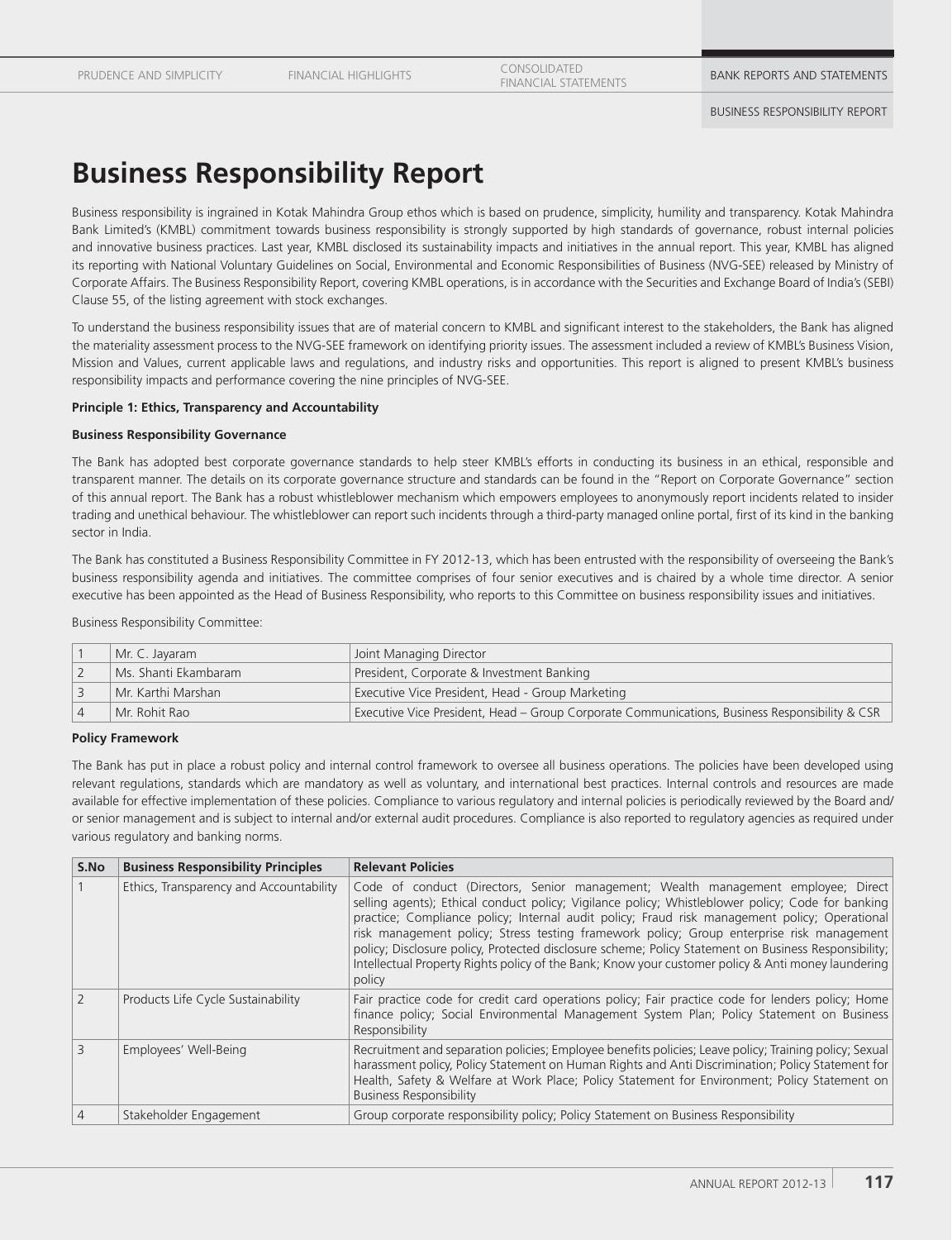

|              | Human Rights     | Policy Statement on Human Rights and Anti Discrimination; Policy Statement on Business<br>Responsibility                                                                                                                                                                                                                                                                                                                                                                                                                            |  |  |  |
|--------------|------------------|-------------------------------------------------------------------------------------------------------------------------------------------------------------------------------------------------------------------------------------------------------------------------------------------------------------------------------------------------------------------------------------------------------------------------------------------------------------------------------------------------------------------------------------|--|--|--|
|              | Environment      | Policy Statement for Health, Safety & Welfare at Work Place; Policy Statement for Environment;<br>Policy Statement on Business Responsibility                                                                                                                                                                                                                                                                                                                                                                                       |  |  |  |
|              | Policy advocacy  | Policy Statement on Public-policy Advocacy; Policy Statement on Business Responsibility                                                                                                                                                                                                                                                                                                                                                                                                                                             |  |  |  |
|              | Inclusive growth | Group corporate responsibility policy; Policy Statement on Corporate Social Responsibility; Policy<br>Statement on Business Responsibility; Donations Policy                                                                                                                                                                                                                                                                                                                                                                        |  |  |  |
| <sup>Q</sup> | Customer value   | Code of collection of dues and repossession of securities; Fair practice code for credit card operations<br>policy; Fair practices for lenders policy; Fair practice code; Group corporate communications policy;<br>Third party distribution policy; Protected disclosures scheme; Disclosure policy; Grievance redressal<br>policy; Customer's compensation policy; Waiver policy; Policy Statement on Business Responsibility;<br>Intellectual Property Rights policy of the Bank; Information security management policy (Apex) |  |  |  |

#### **Principle 2: Product life cycle sustainability**

#### **Financial Inclusion**

There are concerted, nation-wide efforts made by the authorities, regulators and banking community to bridge the barriers to formal banking system across the country through financial inclusion. In accomplishing this mammoth task across urban, semi-urban, rural, unbanked and under- banked regions of India, banks have collaborated with different channels and are striving to achieve their commitment towards this initiative. One such joint initiative by authorities and banks is the Direct Benefit Transfer (DBT) Scheme in which the beneficiaries have to link their bank account with their Aadhaar number for availing of the direct transfer of subsidies from the Government. KMBL participates in the RBI's Financial Inclusion (FI) initiative to bring banking services to those excluded from the banking system. The Bank has successfully implemented its three year Financial Inclusion Plan (FIP) formulated in FY 2010-11 by deploying specialised resources to realise the FIP goals. The Board approved FIP was integrated with the Bank's business plans to achieve wider outreach through evolving models and leverage on technology based solutions. During FY 2012-13, while the Bank has further augmented the efforts undertaken during FY 2011-12, it has also introduced various new initiatives towards Financial Inclusion.

A total of 1,60,639 Basic Savings Bank Deposit Accounts (BSBDA) were added in FY 2012-13 taking the cumulative total to 2,64,433. KMBL continued the Business Correspondents (BC) arrangement with FINO Fintech Foundation and Manipal Technologies Ltd. The Bank has signed agreements with BC Partners (BCP) to ensure that they provide right information to the customer on products offered under the FI initiative. The Bank's branch representatives also conduct surprise visits to Customer Service Points (CSP) to assess the progress made on products offered. Customers are also provided with customer helpline numbers and bank contact details to directly contact the Bank for any concerns or grievances. Information on products offered under the FI initiative is made available in local languages, enabling customers to better understand the products.

The Bank has issued 1,42,573 instant Smart Cards (E-Pass book) during FY 2012-13 by way of opening BSBDA . The cumulative smart cards issued total to 2,15,341. A total of 693 villages have been provided with basic banking services with deployment of 189 Customer Service Points (CSP) till FY 2012-13 using BC model. The Bank has also successfully covered all the 12 villages allotted to it under "Financial Inclusion Plan 1000-2000 population".

The facility of linking bank accounts with the Aadhaar number for customers has been introduced during the year to avail of benefits under the Direct Benefit Transfer (DBT) scheme. During FY 2012-13, the Bank has been empanelled with the State Government of Chhattisgarh, signed agreement with District Authorities (of Balodabazar, Bilaspur, Mungeli and Gariabandh districts) and launched its "Mahatma Gandhi-National Rural Employment Guarantee Act (MG-NREGA)" led Financial Inclusion initiative in the state using Business Correspondent Model. This is the first path breaking initiative where the Bank is managing Electronic Benefit Transfer (EBT) Payments for flagship Government Sponsored Scheme. Under this initiative the Bank has opened over 1,37,000 Basic Savings Bank Deposit Accounts (BSBDA) with Smart Cards, deployed 107 Customer Service Points (CSP) for beneficiaries spread across 372 villages and have successfully disbursed payment of nearly Rs. 15 lakh. The other key initiative of the Bank includes signing of Memorandum of Understanding (MoU) with the Kotak Education Foundation (KEF) for spreading financial literacy.

KMBL views Bharat as a key market opportunity for its financial sector service beyond the priority sector lending obligations. The Bank has one of the largest dedicated teams among the banking institutions for the agriculture-business sector. The Bank is present in over 350 districts (excluding metros and state capitals) spanning 18 states. The agri-business solutions are designed to capture the agriculture value chain (end-to-end) and provide multiple financial product options which are of superior value. The deeper engagement and connect with rural customers has enabled the Bank to strengthen both asset side and liability side of its business. The physical presence of the 42 rural / agricultural customer oriented banking branches has boosted the customer confidence and enabled KMBL to provide doorstep services. The in-depth understanding of the customer's business practices and seasonal variations has also helped in creating banking products for the customers to meet their needs and have continual relationship with them. Tractor financing is another key solution that the Bank offers to rural customers. The success stories of some of the Bank's tractor financing customers are an inspiration for the Bank to serve these customers with passion and dedication.

*Mr. Shamkant Patil of Nandgaon, District Jalgaon, barely held 3 acres of agricultural land on which he used to cultivate non-irrigated grains. This helped his family earn their daily bread. Ever since he took a loan from KMBL to purchase a tractor, he started undertaking earthwork in his own village. He*  utilised the profits generated from this activity to do irrigation work in his farm which enabled him to augment his income and prosper.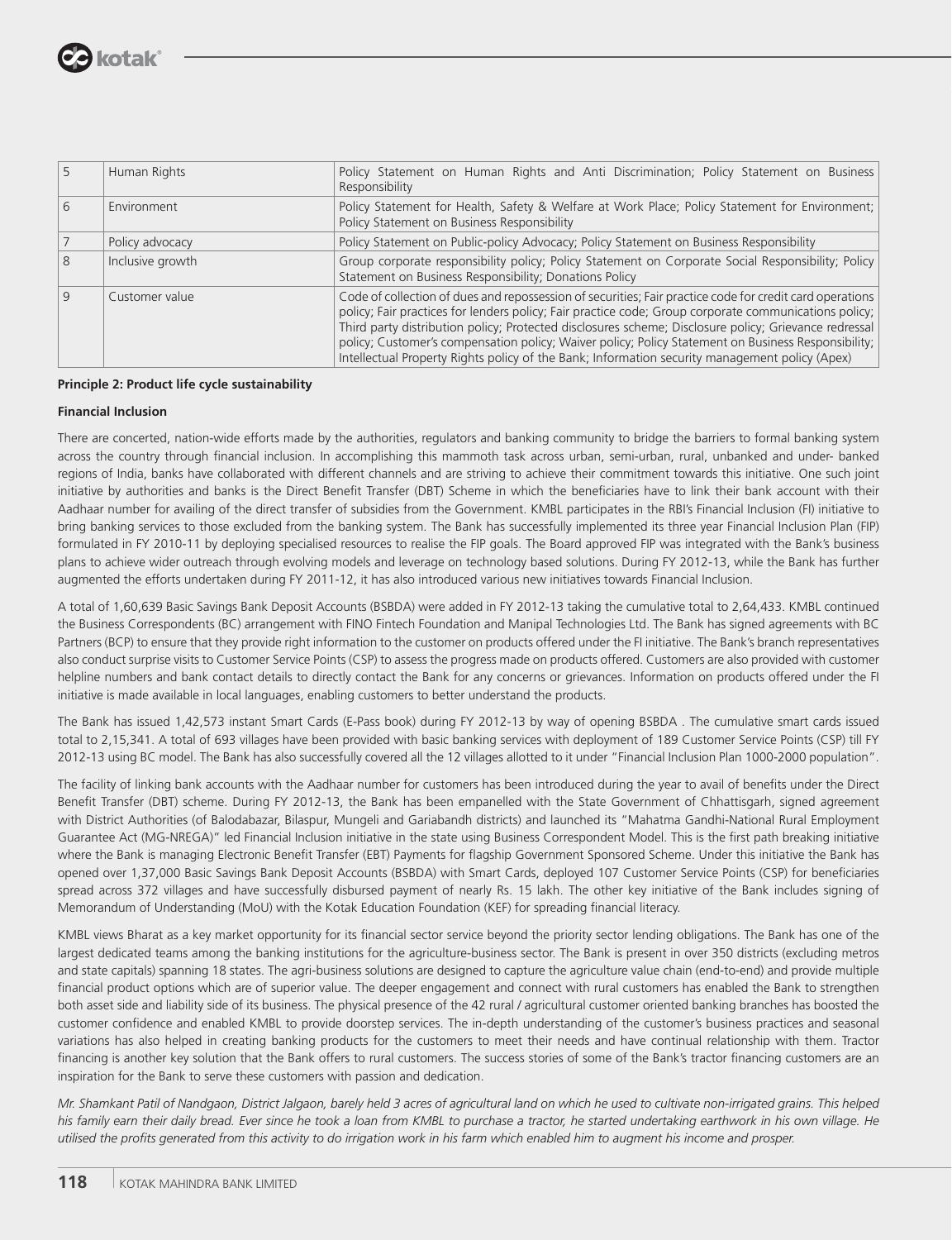FINANCIAL HIGHLIGHTS CONSOLIDATED

EUNSULIDATED<br>FINANCIAL STATEMENTS **BANK REPORTS AND STATEMENTS** 

BUSINESS RESPONSIBILITY REPORT

Ganesh J Thorat of Taluka Dindori, District Nasik had a very low land holding. The Bank extended financial support to him for purchasing a tractor. *The purchased tractor increased his earning capacity which further encouraged him purchase two more tractors through KMBL's tractor loans. He now*  shoulders the responsibility of his 12-member family and supports the education of all the children in his family. The family's living standards have *improved as they shifted to a better house from their earlier temporary house.*



*Bilaspur Branch Manager of Kotak Mahindra Bank hands*  over MGNREGA payment to beneficiary using Smart Card.

#### **Principle 3: Employee well-being**

#### **Employee development and well-being**

KMBL believes in stable, long term and sustainable growth for the Bank and its people. Over the years the Bank has attracted and groomed some of the finest talent in the industry. In FY 2011-12, the Bank launched the Kotak Probationary Officer programme in partnership with a leading University to train and groom talent before hiring them for various relationship and customer facing roles .This programme also ensures that the Bank has a constant influx of talent which can grow and take up leadership positions in the future. Long term career paths of employees are aligned to build leadership depth in the organization. The Bank invests significant resources in development of its frontline staff. It has also tied up with leading management institutions to build knowledge pool and increase managerial depth. Today, the Bank is well respected in the country for the quality and stability of its talent.

The Bank is proud of its stable senior leadership, most of whom are home grown. Many of them including the apex management committee - 'Operating Management Committee' members have been associated with the firm for more than 15 years. Most functional / business heads and leaders have been with the organization for more than a decade. The leadership growth in the organization is an indicator that the firm has managed to continually provide a sustainable and stable environment for its talent to learn and grow. The firm takes great pride in the fact that its employee retention rate is amongst the best in the industry.

The Bank's HR processes are aligned to its Employer Value Proposition 'FLAME' and business outcomes.

- F Focus on results
- L Opportunity to work the senior leadership of the organization
- A Active involvement/inclusiveness
- M Maximum challenge and
- E Entrepreneurial Creativity

Various levels of leadership platforms like the Kotak Leadership Team (KLT), Kotak Initiatives Team (KIT) and Regional Forums (RF) provide a framework of cross functional reach of leadership within the organisation's human resource base. The talent management process also focuses on building stability and scalability at all levels of the organisation. The individual development plans are aligned to realise this objective. The Bank has two talent review committees, one at apex level comprising the CEO, Directors and Presidents, for senior leadership talent and another comprising Business Heads for managers at middle management levels. We lay high emphasis on levels of employee engagement and strive to enhance these processes.

A defined employee grievance redressal mechanism is in place to enable and empower employee to report any grievances. Employees can post their grievances online through intranet. The grievances are addressed appropriately and communicated to the employee. The mechanism is managed by Internal Audit team. The Bank has a sexual harassment policy which details our zero-tolerance approach towards such behaviour. All the sexual harassment complaints are diligently reviewed and investigated by a sexual harassment committee.

#### **Workplace safety and security**

The Bank is sensitive to workplace safety and security of employees, contract staff and visitors. KMBL has Policy Statement for Health, Safety and Welfare at Workplace which guides the Bank towards creating a safe and secure workplace.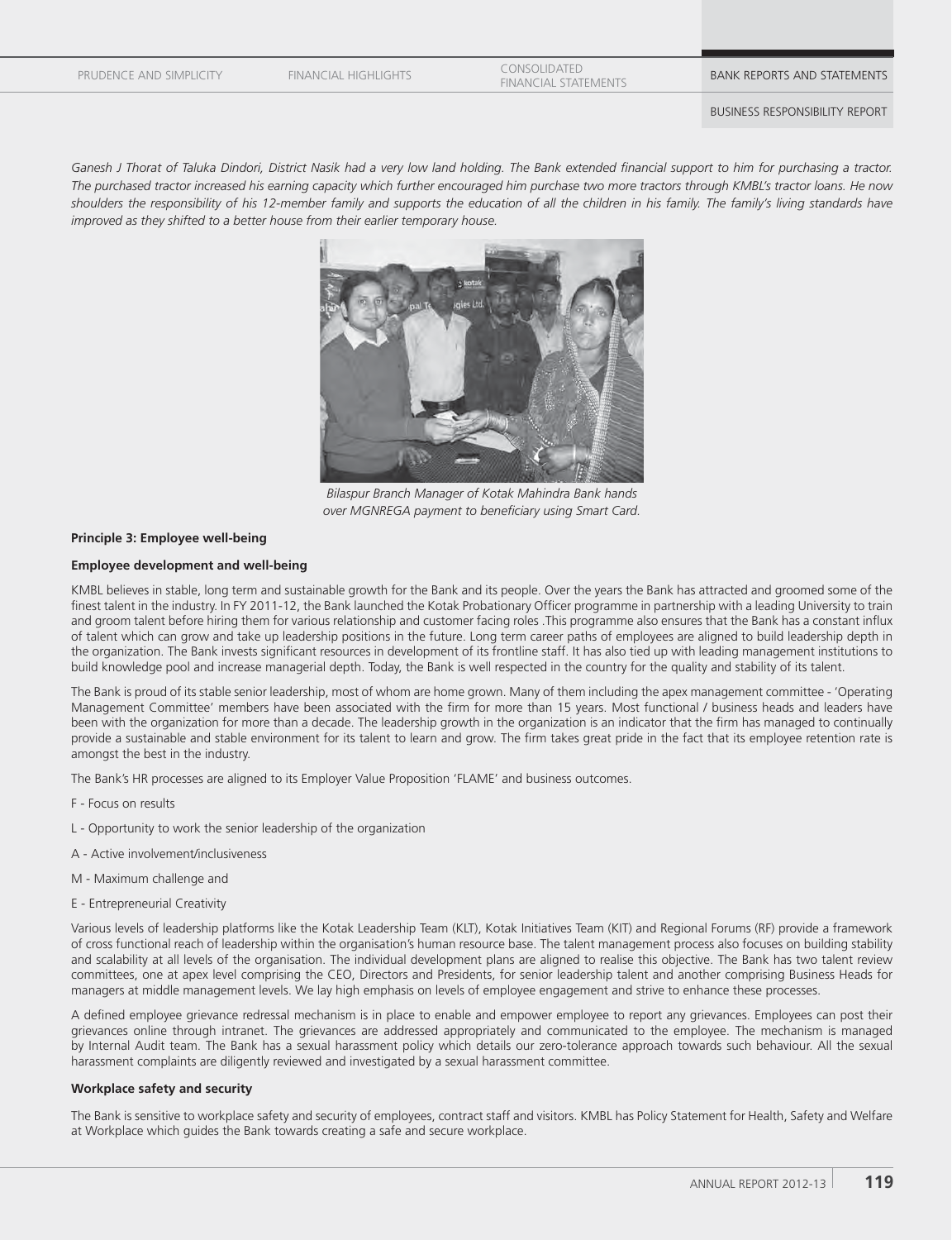

Regular training and awareness on safety and security measures are conducted for employees and contract staff. The induction programme for all employees includes sessions on physical security, general fire safety and building evacuation. Regular communication through e-mails is provided to all employees on issues such as road safety. The administration staff personnel regularly visit the branch offices and conduct sessions on office safety and security for branch workforce. There is a documented training programme for security personnel on various security threats and risks. Training is also provided to security personnel on handling emergency situations including topics such as assisting disabled people in such situations.

Mock drills are conducted at the corporate office once in six months. Each floor at corporate office has an emergency rescue kit to help the safety warden and security personnel to handle emergency situations. There is a defined emergency plan with floor marshals identified and trained. The desks of these floor marshals are marked for easy identification during emergency situations. Special training programmes are conducted for employee floor marshals to equip them with knowledge on handling building evacuation situation and fire fighting techniques. The corporate office is equipped with a trauma centre with everyday / on-call doctor facilities. The office furniture is ergonomically designed and BIFMA (Business + Institutional Furniture Manufacturers Association) certified.

A programme was recently conducted for female employees on simple techniques of self defence. Cooking gas safety programme was conducted by M/s Bharat Petroleum Corporation Limited to educate the employees on hazards, characteristics, and methods of detection associated with liquefied



*'Be your defender' – self defence workshop for women employees Cooking gas safety workshop*



#### **Contractual workforce**

The Bank audits its third party manpower providers to monitor and review their compliance with all the statutory requirements including minimum wage payments. A pre-audit team conducts such audits and the Business Control Unit reviews procedures related to issues like minimum wage payments. Monthly meetings are held with vendors/contractors and these meetings provide them a platform to express their suggestions and grievances. All the grievances reported are tracked and resolved. The statutory requirements on wage payments / Provident Fund (PF) payments by vendors are verified through collection of payment proofs. Muster-roll for contract labour is maintained at all branch offices. The nodal administrative officers maintain the copies of muster-rolls certified by the branch manager. Through the security procedures, the Bank ensures that no under-aged or child worker is employed by the contractors in its premises.

#### **Principle 4: Stakeholder engagement**

#### **Materiality and Stakeholder Engagement**

The Bank engages with myriad stakeholders to understand their expectations and concerns. A combination of formal and informal engagement mechanisms are used to ensure maximum outreach and effective stakeholder dialogue. Individual business units, functions and departments have responsibilities identified and assigned to them towards engaging with various internal and external stakeholders. Mechanisms are developed to capture the stakeholders' expectations and concerns which are tracked for appropriate mitigation / resolution measures. These measures are then communicated to the stakeholders, where deemed necessary.

KMBL honours information requirements of its stakeholders as and when they seek information and strive to provide them reliable information. These efforts are in addition to the mandatory disclosures required by law.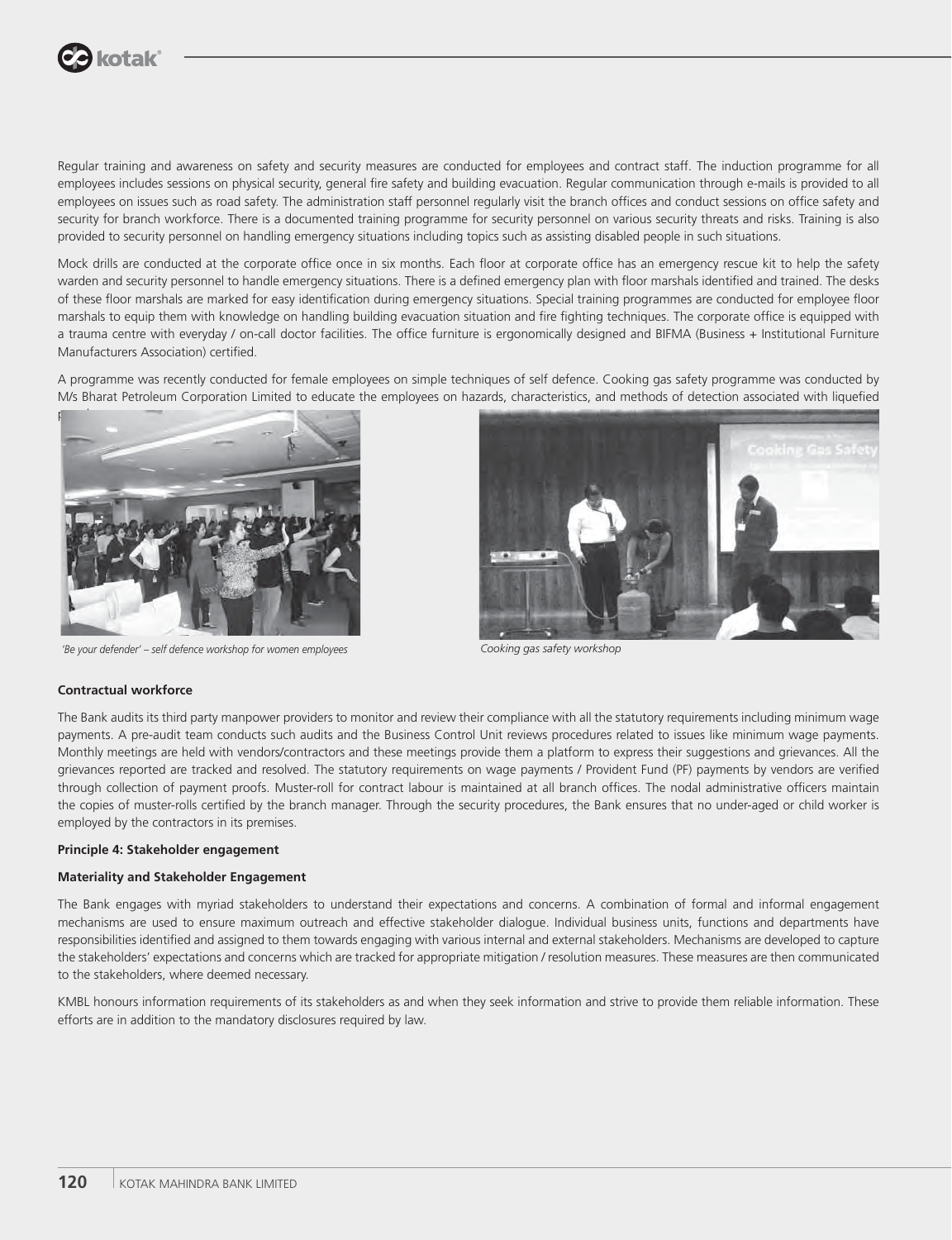| PRUDENCE AND SIMPLICITY | <b>FINANCIAL HIGHLIGHTS</b> | CONSOLIDATED<br><b>FINANCIAL STATEMENTS</b> | <b>BANK REPORTS AND STATEMENTS</b> |
|-------------------------|-----------------------------|---------------------------------------------|------------------------------------|
|                         |                             |                                             |                                    |

#### BUSINESS RESPONSIBILITY REPORT

#### **Stakeholder engagement map**

| Who do we<br>engage with?            | How do we engage?                                                                                                                                                                                                                                                                                                  | How frequently do<br>we engage?                                                                                                                                         | What do stakeholders have Who is responsible?<br>dialoque on?                                                                                                                                                                                         |                                                                                                                                 |
|--------------------------------------|--------------------------------------------------------------------------------------------------------------------------------------------------------------------------------------------------------------------------------------------------------------------------------------------------------------------|-------------------------------------------------------------------------------------------------------------------------------------------------------------------------|-------------------------------------------------------------------------------------------------------------------------------------------------------------------------------------------------------------------------------------------------------|---------------------------------------------------------------------------------------------------------------------------------|
| Investors<br>and<br>shareholders     | Emails, letters, investor grievance cell,<br>media, company website                                                                                                                                                                                                                                                | Annually,<br>Quarterly<br>and on a need basis<br>i.e. During events that<br>take place concerning<br>shareholders<br>e.g.<br>Extraordinary General<br>Meeting (EGM) etc | Financial<br>results,<br>returns and dividends, issues<br>related to shares' issue, transfer<br>and dividend payouts                                                                                                                                  | shareholder Investor relations<br>team.<br>Secretarial team                                                                     |
| Customers and<br>clients             | One-on-one interactions, customer<br>satisfaction<br>customer<br>surveys,<br>grievance cell, customer meets,<br>help-lines<br>$\sqrt{2}$<br>toll-free<br>customer<br>numbers, media, company website                                                                                                               | On-going and need<br>based                                                                                                                                              | Customer<br>service<br>quality,<br>product<br>investment<br>returns,<br>features and benefits, technology<br>interface for banking experience                                                                                                         | Relationship<br>managers,<br>Branch staff,<br>Customer<br>Service Quality team                                                  |
| Employees                            | <b>Induction</b><br>programme,<br>e-mails,<br>townhalls,<br>skip-level<br>meetings,<br>leadership<br>employee<br>meetings,<br>engagement initiatives, rewards and<br>recognition programmes, employee<br>grievance cell, intranet,<br>employee<br>satisfaction<br>employee<br>surveys,<br>volunteering initiatives | On-going and need<br>based                                                                                                                                              | Company<br>policies<br>and<br>procedures, employee welfare<br>issues, performance appraisal<br>and rewards, training and career<br>development, workplace health,<br>safety and security, community<br>development<br>and<br>employee<br>volunteering | Human resources<br>team,<br>Corporate<br>Responsibility<br>team                                                                 |
| Government and<br>Regulators         | Company regulatory filings,<br>compliance statements, meetings,<br>letters, emails                                                                                                                                                                                                                                 | per<br>regulatory<br>As<br>requirements<br>and<br>need based                                                                                                            | License request and renewals,<br>Compliance<br>regulatory<br>to<br>participation in<br>requirements,<br>Government financial sector plans<br>and programmes                                                                                           | Cross functional team                                                                                                           |
| Suppliers and<br>business associates | Meetings, emails, letters, supplier<br>and business associates performance<br>reviews                                                                                                                                                                                                                              | On-going<br>and<br>need<br>based                                                                                                                                        | Product / Service / Technology<br>quality and support, Contract<br>commercial and technical terms<br>and conditions, minimum wage<br>payments, supplier and business<br>associates' statutory compliances                                             | Respective<br>departments<br>dealing<br>with<br>suppliers<br>and business associates,<br>Commercial<br>and<br>procurements team |
| Communities and<br><b>NGOs</b>       | Community development initiatives,<br>proposals and requests for new<br>initiatives / funding                                                                                                                                                                                                                      | Need based                                                                                                                                                              | Community<br>financial<br>needs,<br>/ infrastructure / human /<br>organizational support                                                                                                                                                              | Corporate<br>responsibility<br>team                                                                                             |
| Media                                | Media interactions / interviews /<br>responses, meetings, emails                                                                                                                                                                                                                                                   | On-going<br>and need<br>based                                                                                                                                           | Marketing<br>advertising<br>and<br>agenda, information disclosure<br>through media, view points on<br>industry and company related<br>opportunities and issues                                                                                        | Marketing team, Corporate<br>communications team                                                                                |

KMBL's businesses are guided by a comprehensive media and communications policy for all our external and internal communications. We adhere to regulatory statutes as well as internal policies regarding marketing, communication, sponsorship, promotion and event management. The Bank respects all genders, all communities and the embedding of a secular outlook are the filters all our communication must pass through before publication.

# **Principle 5: Human Rights**

KMBL respects human rights and upholds the dignity of every individual associated with the Bank, directly or indirectly. The Bank's 'people' policies and practices are aimed to provide a non-discriminatory and harassment-free workplace while enabling all employees and contract staff to report any incidents of discrimination and harassment. The Bank does not employ child labour and its recruitment policies ensure that all employees are free to choose to be associated with the firm. Statutory compliance of all contractors on minimum wage payments is reviewed and monitored. The security personnel are trained to prohibit the entry of underage or child workers in any of the Bank's premises. Through the induction programme and regular communication regarding Kotak values, the Bank sensitises its employees and contractors on aspects of human rights.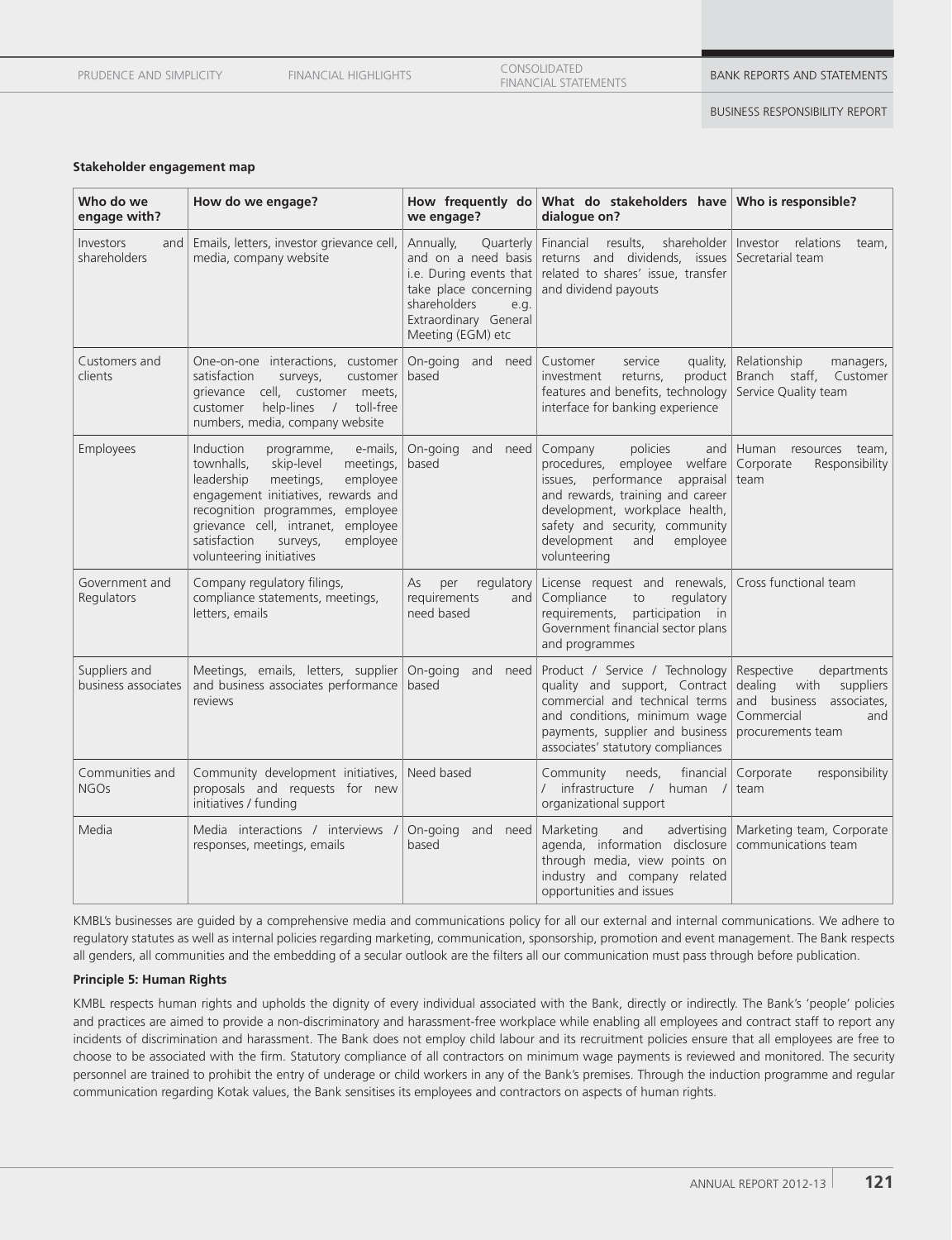

#### **Principle 6: Environment**

#### **Green Endeavours**

Financial institutions have significant influence, through its lending and investment practices, to promote the adoption of sustainable business practices by organizations availing financial services. KMBL has established a Social Environmental Management System Plan (SEMSP) which helps evaluate the social and environmental risks of eligible borrowers and guide the Bank's lending decisions. The SEMSP is designed based on the IFC (International Finance Corporation) Sustainability Framework and Performance Standards. SEMSP guides the credit risk assessment team to evaluate the social and environmental risks as part of overall credit risk assessment. This includes documentation review, management interviews and site walk-throughs based on the nature of the project or operations of the borrower. The Bank also reports to IFC on its SEMSP implementation.

KMBL also continually strives to reduce its direct environmental impact. It has implemented multiple e-initiatives across the group to enhance customer service, improve process efficiencies and reduce paper consumption. Through the 'Think-green' initiative, the Bank encourages customers to sign-up for e-statement which eliminates the use of paper resources and helps the customers to electronically store and retrieve statements at their convenience. As token of appreciation for the customers opting for e-credit card statements and furthering the greening initiative, the Bank has partnered with Grow-Trees.com to plant a sapling for every e-credit card statement on behalf of its customers. A total of 16,628 saplings were planted during the year. A special initiative was taken during the year to optimise the paper resources requirement which not only delivered significant cost savings for the Bank but also helped it reduce the environmental impact. Some of the key initiatives are mentioned below:

- Default e-statements, unless otherwise specified, for corporate salary accounts held with KMBL
- Inland-letter statements, transaction advices, alerts for customers instead of paper statements with envelopes
- Optimization of Most Important Terms and Conditions (MITC) booklet paper requirement by integrating MITC into the credit card statement
- Elimination of paper collection receipts for tractor and commercial vehicles loans by use of hand held POS machines
- Optimization of application forms and resident individual account opening forms (single pager account opening form)
- Elimination of pre-carbonated bank transaction slips provided as part of accounting open welcome-kit chequebook
- Default double-sided printing option for office printers
- Electronic Account Opening Forms under Financial Inclusion
- SMS-based transaction details for corporate customers
- Optimization of Client Request Forms (CRFs) from 15 separate CRFs to 9 CRFs
- Employee awareness on reduction of paper usage

Guided by the Government of India - Ministry of Corporate Affairs' (MCA) green initiative, the Bank has communicated to all shareholders on adoption of electronic copies of the annual report instead of physical copies.

- Environmental impact reduced due to the above green initiatives:
- 79 tonnes of paper of saved
- 236 tonnes of wood saved equivalent to saving 1,892 trees from being cut for paper
- 60 lakh litres of water saved
- 878 Mega Watt Hours (Mwh) of power saved
- 203 tonnes of GHG (greenhouse gas) emissions avoided
- 57 lakh litres of waste water (effluent) avoided
- 81 tonnes of solid waste avoided
	- Source: http://printgreener.com/old\_site/earthday.html

#### **Green operations**

The Bank's office building has an impact on the environment through the use of energy. The Bank has consolidated its Data Centres into a single facility in 2009 which is designed to improve power usage efficiencies as well as reduce related environmental load. Innovative solutions like high and medium density server rooms, virtualised high end network switches, use of Active tiles etc. helped the Bank increase server density whilst using minimum power for cooling the infrastructure. Over the past 4 years, additional initiatives such as server virtualization, cold aisle containment, managing optimal levels of inlet temperature etc. have helped KMBL further improve its Data Centre power usage efficiency.

The corporate office building located in Infiniti Park at Goregaon, Mumbai, houses a significant proportion of the Bank's workforce. The office is equipped with occupancy and day-light sensors to manage the energy requirements. The energy efficient chillers and CFL lighting solutions further reduce the energy demand. Indoor Air Quality (IAQ) sensors monitor CO<sub>2</sub> levels and are directly linked to fresh air ducts to ensure indoor air quality is optimum.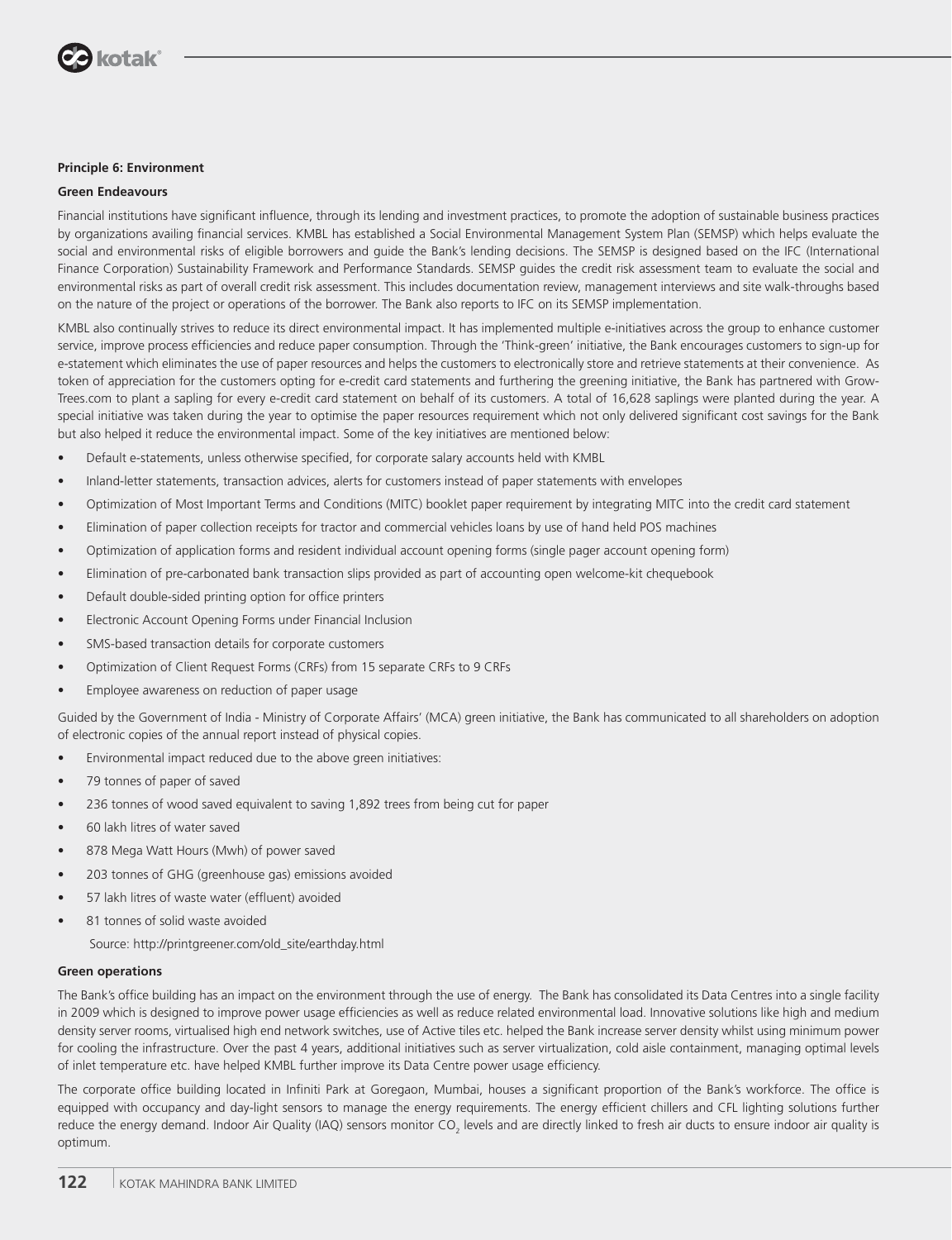FINANCIAL HIGHLIGHTS CONSOLIDATED

EUNSULIDATED<br>FINANCIAL STATEMENTS **BANK REPORTS AND STATEMENTS** 

BUSINESS RESPONSIBILITY REPORT

The Bank also conducts third party IAQ assessment. All domestic wastewater is treated and reused for toilet flushing and gardening. Rainwater collection tanks are created in the premises. The used paper generated is disposed through paper recyclers. Kitchen waste generated at the Infiniti Park premises is donated to a trust which composts the kitchen waste and uses it as manure. The used oil generated from diesel generator sets is disposed through vendors approved by the Pollution Control Board (PCB). The office furniture and carpets used at Goregaon office are made of emissions-free, recyclable materials.

The upcoming office space in the Bandra-Kurla Complex, Mumbai, is a green building venture. It is pre-certified for LEED (Leadership in Energy and Environmental Design) Silver rating. Its boasts of green features like Low-E glass, complete LED lighting, rainwater collection and ground water recharge, 100% treated water recycling, landscaping on terrace and parking slots for bicycles and electric vehicles. The first round of energy simulation activities is completed and the second round activities have been planned. Approximately 50% of the building materials are sourced through local vendors/suppliers. The building will comprise of more than 30% of recycled material content and 75% of the waste generated during the construction phase is suitably diverted in an environmentally sound manner without sending it to landfills.

The Bank's Environmental Performance:

- 15,510 Mwh of electricity consumed resulting in 12,097 tonnes of CO<sub>2</sub> emissions<sup>1</sup>
- 19,561 kilo liters of water consumed<sup>2</sup>
- 4,509 tonnes of construction waste disposed<sup>3</sup>
- 1.6 kilo liters of used oil disposed<sup>2</sup>

#### **Principle 7: Public policy advocacy**

#### **Policy advocacy**

KMBL engages with policy makers and regulators through industry associations on policy reforms and issues concerning the industry at large. The Bank participates and complies with requirements of key initiatives of Reserve Bank of India (RBI) like Financial Inclusion Plan which is aimed at bringing banking services to the unbanked areas and promoting key sectors of growth in rural markets. Below are some of key industry associations where the Kotak Group has a representation.

- 1. Association of Mutual Funds in India
- 2. Bombay Chamber of Commerce and Industry
- 3. Confederation of Indian Industry
- 4. Data Security Council of India
- 5. Fixed Income Money Market and Derivatives Association of India
- 6. Foreign Exchange Dealers Association of India
- 7. ICC India
- 8. Indian Instiute of Banking and Finance
- 9. International Fiscal Association Indian Branch W R C
- 10. Mobile Payment Forum of India
- 11. Primary Dealers Association of India
- 12. The Employers Federation of India
- 13. The Madras Chamber of Commerce and Industry
- 14. Indian Banks Association

The Group employees are also represented on various committees at Bombay Chamber of Commerce and Industry, and the Accountings Standards Board and Financial Reporting Review Group at Mumbai under the aegis of the Financial Review Board of The Institute of Chartered Accounts of India (ICAI).

<sup>1</sup>Includes Kotak Infiniti Office, Goregaon and upcoming office space in Bandra-Kurla Complex, Mumbai

<sup>2</sup>Includes Kotak Infiniti Office, Goregaon

<sup>&</sup>lt;sup>3</sup>Includes upcoming office space in Bandra-Kurla Complex, Mumbai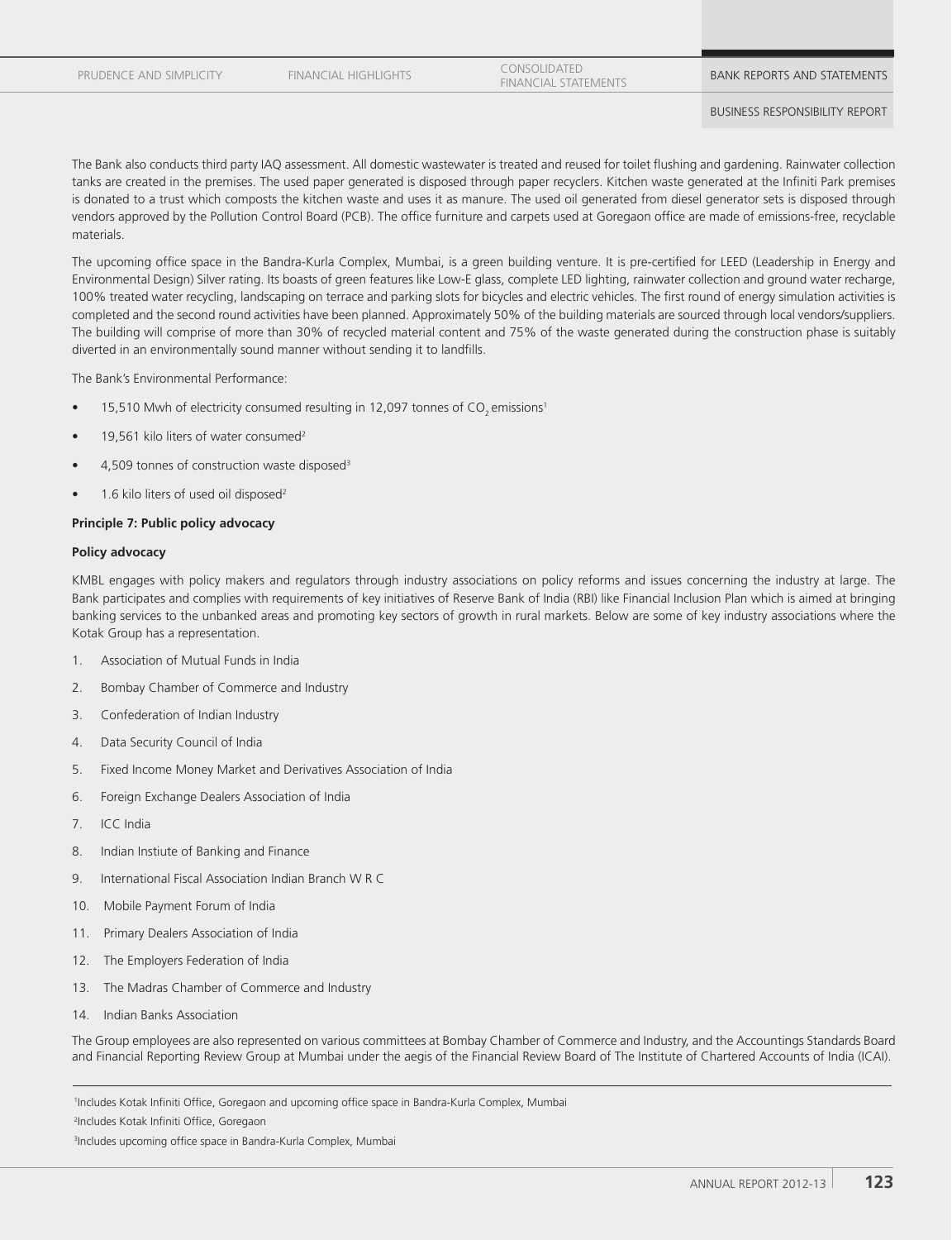

#### **Principle 8: Inclusive growth**

#### **Inclusive growth and equitable development**

Inclusive growth and community development through financial inclusion products is one of the Bank's key initiatives for fostering development and improving quality of life of the people, especially those below the poverty line (BPL). Education is one of the key means to achieve this. Providing livelihood to school dropouts is equally important for them to be able to support their families while supporting them to continue their education. The focus also should be rendered to ensure that the next generation is not deprived of quality education.

With this agenda in mind, KMBL supports Kotak Education Foundation (KEF). KEF started operations about 6 years ago with a focus on improving the quality of education and enhancing livelihood opportunities for the youth hailing from BPL families located in the Chembur area of Mumbai.

KEF interventions are designed to enhance the learning environment and provide holistic support to students, both at school and at home. It strives to help these students continue with their education and excel in life. KEF works with 13 partner schools which are in dilapidated conditions, catering to over 20,000 students from the underprivileged sections of society.

The Spoken English Programme (SEP) is aimed at enhancing the spoken and written communication skills in English and increasing exposure to English language through activities which are undertaken outside the classroom. The main objective of this programme is to prepare these children for college and job interviews where spoken and written communication skills in English are required.

Creating awareness among children on the banking system is important for enhancing the financial literacy in this country. This year, high school children were exposed to the banking system through field visits to the Bank. KMBL is also working with KEF to design and deliver financial literacy programmes to the students and youth to empower them with basic financial and banking knowledge.

KEF facilitates medical and vision check-up camps for all students. Medical camps were also conducted to detect anaemia among young girls and suitable early interventions to arrest anaemia are planned. Sex education and sensitization is provided to teenage students to help them understand and handle the physical and psychological changes during the teen years.

*Kotak Udaan* is a scholarship programme for students facing extreme hardships in life. The academic performance of these students is affected by their distressed backgrounds. KEF supports them to continue their education and improve the academic performance through the scholarship programme.

'Kotak in Search of Excellence' is a scholarship programme for deserving students who have scored a minimum of 80% in their 10th standard board examinations. These students are supported through personal coaching and mentoring as well as financial resources to complete education upto 12th standard and then aim for a higher education. It is gratifying to note that one of the early scholars from this programme has completed his graduation in engineering and is employed with a leading Information Technology firm.

The Parent Intervention Programme (PIP) and School Teachers Enrichment Programme (STEP) are other key initiatives of KEF. PIP educates parents on various topics like parental support for education, health, hygiene and diet, giving space to children to study. STEP aims to enhance the quality of education by training primary and secondary school teachers on various topics like spoken English, personality development, information technology (IT) skills, teaching academic English, science and mathematics to teachers of vernacular and semi-English medium. Principals are trained on relevant management and administrative practices and processes.

*Kotak Unnati* is an initiative to enhance livelihood opportunities for school/college dropouts from underprivileged families by providing them with vocational training. The training not only provides requisite technical skills but also covers topics like personality development, communicative English and computer literacy that enables the youth to transform themselves.

The 3 month training programme currently focuses on hospitality, customer relations & sales and Information Technology Enabled Services (ITES) sectors. Placement services are provided to the candidates after successful completion of the course.

KMBL supports other NGOs for community development initiatives. Employee volunteering and contribution is an important mechanism for the Bank to deliver these initiatives. IN FY 2012-13, Kotak Mahindra group employees worked for building shelters in association with Habitat for Humanity. The Kotak Mahindra Group Foundation day – November 21 is annually marked by a blood donation camp by the employees. In FY 2012-13, employees across the group participated in the blood donation camp, raising 1,031 units of blood.



*Employees of Kotak Mahindra volunteer in Build programme with Habitat for Humanity*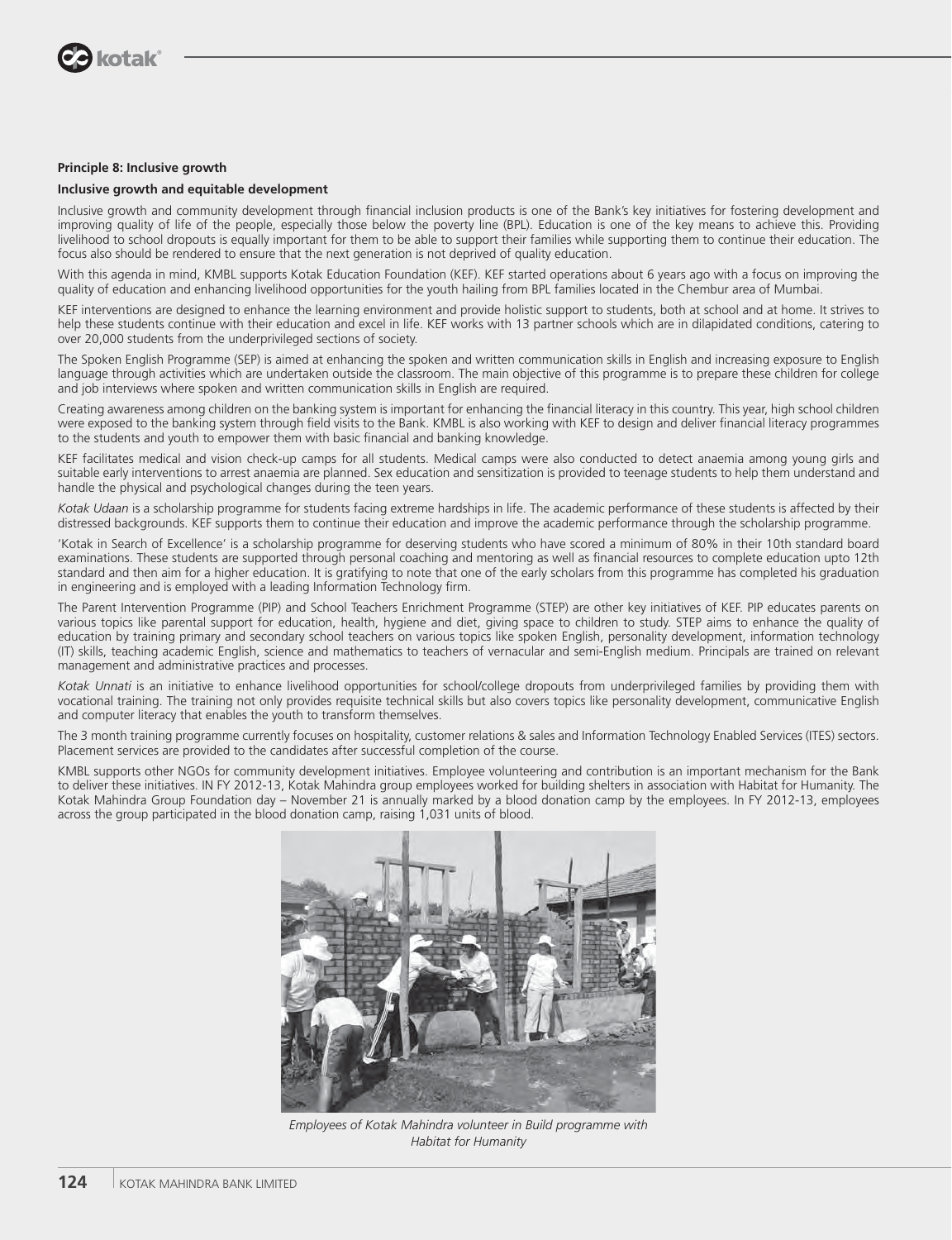PRUDENCE AND SIMPLICITY

FINANCIAL HIGHLIGHTS CONSOLIDATED EUNSULIDATED<br>FINANCIAL STATEMENTS **BANK REPORTS AND STATEMENTS** 

Every year during Christmas week, Kotak Mahindra group conducts the 'giving collection drive' with a NGO, Goonj based in Mumbai. Christmas being the 'Season of Giving', employees do their bit to bring smiles on the faces of the underprivileged by donating old clothes, utensils, books, toys, and other household utility items. This year, employees donated 39 boxes of items.

In FY 2012-13, KMBL started the newspaper collection drive which helps the partner NGO raise funds by collecting used newspapers and selling them. During festivals like Holi, Diwali and Christmas, the Bank helps NGOs set-up stalls at its offices to sell products made by underprivileged people and enable NGOs raise funds. Under Employee Payroll Giving Programme, in FY 2012-13, the following 6 NGOs were supported - the Akanksha Foundation, Cancer Patients Aid Association (CPAA), National Association for the Blind (NAB), Dignity Foundation, Make-A-Wish Foundation of India and SOPAN (Society of Parents of Children with Autistic Disorders). As of March 31, 2013, a total contribution of Rs. 36.03 lakh was made by 801 employees.

KMBL sponsored 75 runners for Standard Chartered Mumbai Marathon (SCMM) 2013 [January 20, 2013] and 25 runners for Airtel Delhi Half Marathon (ADHM) 2012 [September 30, 2012]. The marathon events lay emphasis on celebrating joys of human spirit. Through these sporting events, the Bank encourages employees to set personal goals and accomplish them. For SCMM 2013, employees ran in support for the following NGOs - Cancer Patients Aid Association (CPAA), Indian Council for Mental Health (ICMH), SOPAN and Kotak Education Foundation (KEF) –Kotak runners raised pledges amounting to Rs 13.18 lakh. At ADHM 2012, Kotak employees ran in support for the NGO – Action for Ability Development & Inclusion (AADI). KMBL and its employees have been acknowledged for being the 2nd Highest Fund Raising Company in Corporate Challenge in the 10th edition of Standard Chartered Mumbai Marathon. Further in this marathon edition, Ms. Shanti Ekambaram, President – Corporate & Investment Banking, with the Bank was acknowledged for being the highest individual fund raiser in the Corporate Challenge category.

The Bank has spent Rs 409 lakh towards its CSR activities (including donations) for the period April 1, 2012 to March 31, 2013.



*Kotak Mahindra Bank awarded 'Company with 2nd Highest Employee Contribution (Corporate Challenge)' in Mumbai Marathon 2013.*

#### **Principle 9: Customer value**

#### **Customer Value and Service**

The Bank continued its strategy of upgrading the foundation technology to ensure enhanced performance and augmented functionality for the customers. At the operations level, the Core Banking System was upgraded in FY 2011-12.

At the customer technology interface level, the new state-of-the-art "Switch" software system will enable high volumes of transactions to occur at ATMs and will also provide a host of enhanced features such as RTGS/NEFT transactions on the ATMs. 'Switch" is the software system that manages all the ATMs, credit card and debit card transactions from the ATM or merchant point of sale, as well as the Bank's core banking system and ensures that the transactions are completed in a secure and accurate manner.

Improved productivity through the automation of internal processes was an area of vital importance for the Bank. 'Straight-through Processing' was enabled for Trade Finance operations, resulting in an improvement in employee efficiency. Most reconciliation processes within the Bank were automated, leading to improved operational accuracy and speed. Also, internal budgeting functions were automated to provide granular and up-to-date information for better management information and control.

Keeping abreast with the ever changing Information Security landscape, the Bank implemented innovative solutions for Distributed Denial of Services and Web Application Firewalls to protect the system against threats from malicious Internet access. The Bank was also recognised for its data security initiatives by the Data Security Council of India (DSCI) through DSCI Excellence Award for Security in the Bank.

KMBL's Relationship Managers (RM) and banking staff are trained on the values of bank and ethical dealing with customers and other stakeholders. The Bank's procedures are designed to ensure that the customer is made aware of the product and service features, enabling him/her to make an informed decision. KMBL adheres to RBI's Know Your Customer (KYC) and Anti-Money Laundering (AML) mandates. The customer risk profile is a key parameter for the Bank to advise the customer on financial products. Financial Planning and Risk assessment is done for Privy League customers to whom the Bank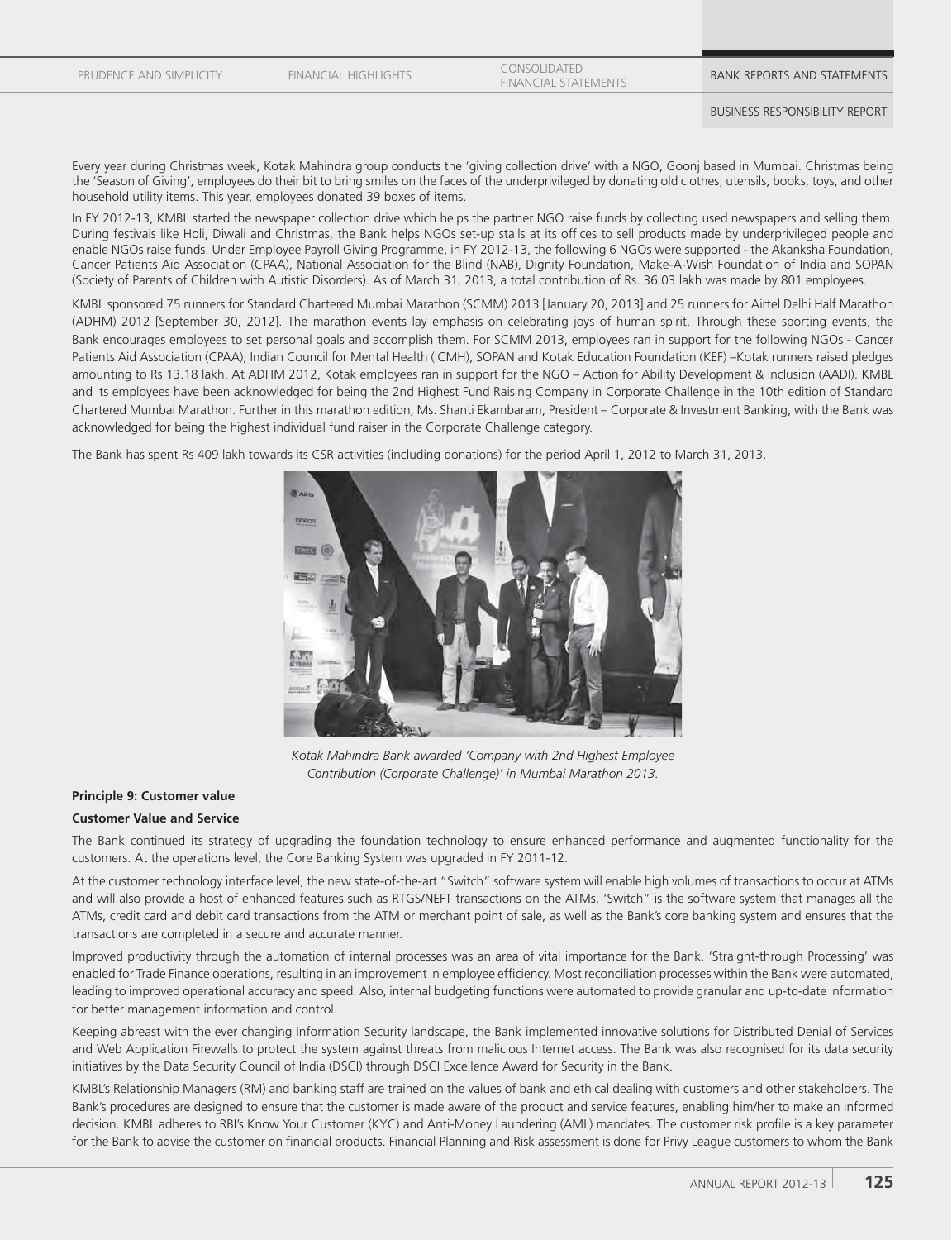

advises on investments. The asset allocation is done based on the client risk profile. KMBL also provides them with information on risky investments in order to ensure they are kept informed of the risks.

The quality of customer services delivered by an organization is a key aspect of the overall organizational performance. A dedicated service quality team monitors customer satisfaction, oversees processes and looks into the root causes of customer complaints to prevent them from recurring. At the branch level, Customer Feedback Forms are an important tool for the Bank to gauge and understand the customer experience. Apart from this, the Bank has also initiated an Annual Customer Satisfaction Index conducted by an accredited research firm - Customer Satisfaction Management & Measurement (CSMM), the independent, specialist unit of IMRB International. The Bank diligently tracks customer feedback through social media on a real time basis and responds to customer posts and tweets. As of March 31, 2013, the number of Bank's twitter followers was 17,760. *Parichay*, a monthly customer meet at branch level is another key initiative to directly hear from them. This is linked with the employee idea generation scheme Eureka, where employees are encouraged to come with ideas to solve customer issues and serve them better. These customer insights help the Bank enhance its processes to provide a pleasant banking experience. The complaints closure turnaround time is also monitored for all customer complaints received. In FY 2012-13, 45% of the customer complaints were resolved within a day and a further 19% within 3 days. The remaining complaints were closed within a minimum time limit, based on the nature of the complaints. The branch staff is trained on soft skills to effectively deal with customers visiting the branches. They are also trained to help senior citizens, women with children and any other person needing special assistance coming to the branch. More than 90% of KMBL's branches are located on the ground floor for convenient customer access.

The Bank strives to protect customer rights and has adopted the Banking Codes and Standards Board of India's voluntary Code of Commitment to Customers and Code of Commitment to Micro & Small Enterprises and has internal standards to confirm to this code. The codes elaborate procedures and systems established to help customers understand the relationship with the Bank. KMBL is a member of Banking Codes and Standards Board of India (BCSBI). A customer grievance mechanism is established with defined escalation procedures and is available on the website of the Bank to provide easy access to customers. The Bank conforms to the defined quidelines (RBI & regulatory) on customer related grievance mechanisms. Details of nodal officers are published on the Bank's website and are also placed at its branches for effective grievance reporting. The customer complaints are reported to the Board Committee, Customer Services Committee and a Non-Board Committee. KMBL is the second bank in India to achieve the distinction of being certified for ISO 10002:2004 for Complaints Management System in Consumer Banking which includes Retail Liabilities, Retail Assets and Credit Cards, reinforcing the Bank's commitment to unmatched service quality.

KMBL's products and services are designed to suit varying customer needs – from small farmers to big-ticket investors, from Micro, Small and Medium Enterprises (MSMEs) to large corporations, from salaried employees to entrepreneurs. The 'Silk' product is a savings programme which is designed with features and rewards catering specifically to women.

KMBL does not have any Public Interest Litigation (PIL) or cases filed against the Bank by any stakeholder or regulatory agency for unfair trade practices and anti-competitive behaviour.

To know more about the Bank's business responsibility agenda or provide the Bank with valuable feedback, please email at cr@kotak.com

#### **Clause 55 Annexure-1**

#### **Section A: General Information about the Company**

|                | Corporate Identity Number (CIN) of the Company                           | L65110MH1985PLC038137                                                    |
|----------------|--------------------------------------------------------------------------|--------------------------------------------------------------------------|
|                | Name of the Company                                                      | Kotak Mahindra Bank Limited                                              |
|                | Registered address                                                       | 36-38A, Nariman Bhavan,<br>227, Nariman Point, Mumbai 400 021            |
| $\overline{4}$ | Website                                                                  | www.kotak.com                                                            |
|                | Email id                                                                 | cr@kotak.com                                                             |
| 6              | Financial year reported                                                  | 2012-13                                                                  |
|                | Sector(s) that the Company is engaged in (industrial activity code-wise) | <b>Banking</b>                                                           |
| 8              | Three key products/services of the Company (as in balance sheet)         | Deposits, Advances and Investment Advisory.                              |
| 9(i)           | Number of international locations                                        | None                                                                     |
| $9$ (ii)       | Number of National locations                                             | The Bank had 437 full-fledged branches across 255 locations and 961 ATMs |
| 10             | Markets served by the Company - Local/State/National/International/      | India                                                                    |

#### **Section B: Financial Details of the Company**

| Paid up capital (INR Crore)                     | 373                                                                               |
|-------------------------------------------------|-----------------------------------------------------------------------------------|
| Total turnover (INR Crore)                      | 9,203 (Bank's standalone)                                                         |
| Total profit after taxes (INR Crore)            | 1,361 (Bank's standalone)                                                         |
| CSR spend as percentage of profit after tax (%) | $0.3\%$                                                                           |
| List of CSR activities                          | Refer 'Inclusive growth' section of 'Business Responsibility Report'. Page No.124 |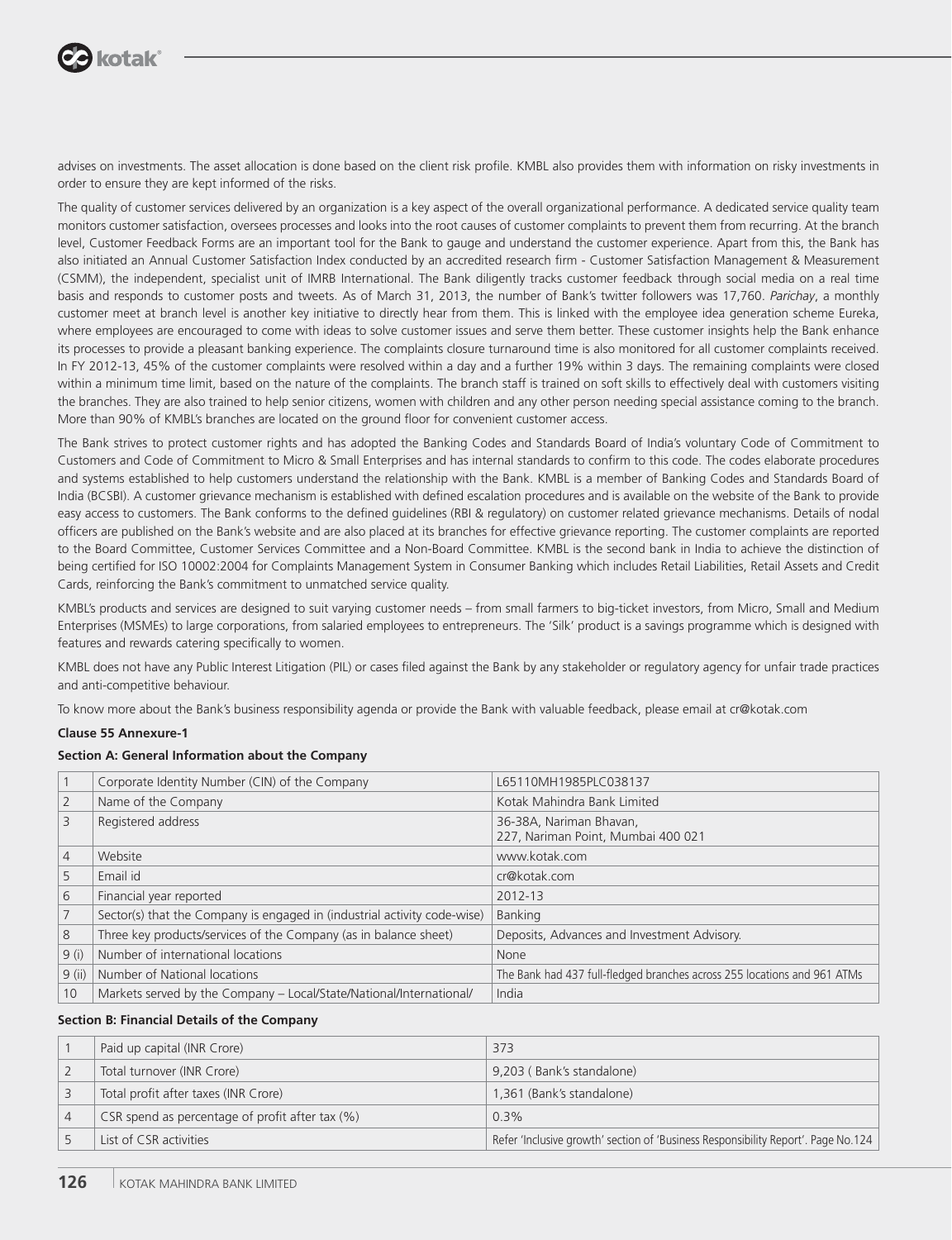EUNSOLIDATED<br>FINANCIAL STATEMENTS **BANK REPORTS AND STATEMENTS** 

## **Section C: Other details**

| Company subsidiaries / joint-ventures                                                                     | Refer Related Party Disclosures of the Annual<br>Report, Page No. 178 |
|-----------------------------------------------------------------------------------------------------------|-----------------------------------------------------------------------|
| Subsidiaries participating in Company's BR initiatives                                                    | <b>Nil</b>                                                            |
| Other entities ((e.g. suppliers, distributors etc.) participating in Company's BR initiatives $\vert$ Nil |                                                                       |

## **Section D (1): BR Information**

| 1.a | Director responsible for implementation of BR policies (DIN)         | 00012214                                                                                    |
|-----|----------------------------------------------------------------------|---------------------------------------------------------------------------------------------|
|     | Director responsible for implementation of BR policies (Name)        | Mr. C. Jayaram                                                                              |
|     | Director responsible for implementation of BR policies (Designation) | Joint Managing Director                                                                     |
| 1.b | BR Head (DIN, if applicable)                                         | N.A.                                                                                        |
|     | BR Head (Name)                                                       | Mr. Rohit Rao                                                                               |
|     | BR Head (Designation)                                                | Executive Vice President, Head - Corporate<br>Communications, Business Responsibility & CSR |
|     | BR Head (Telephone number)                                           | +91-22-6720-6720                                                                            |
|     | BR Head (email id)                                                   | rohit.rao@kotak.com                                                                         |

## **Section D (2): BR Information - Principle-wise (as per NVGs) BR Policy/policies (Yes/No)**

|     |                                                                                                                                    | P <sub>1</sub>                                                                                                                                                                                            | P <sub>2</sub> | P 3    | $P_4$                                              | P 5    | P 6    | P 7       | P 8    | P 9 |
|-----|------------------------------------------------------------------------------------------------------------------------------------|-----------------------------------------------------------------------------------------------------------------------------------------------------------------------------------------------------------|----------------|--------|----------------------------------------------------|--------|--------|-----------|--------|-----|
| 1.  | Policy/policies for                                                                                                                | Υ                                                                                                                                                                                                         | Υ              | V      | V                                                  | $\vee$ | Y      | $\vee$    | Υ      |     |
| 2.  | Policy being formulated in consultation with the relevant stakeholders                                                             | Υ                                                                                                                                                                                                         | Υ              | V      | V                                                  | $\vee$ | $\vee$ | V         | $\vee$ |     |
| 3.  | Policy conforming to national /international standards                                                                             | Υ                                                                                                                                                                                                         | Υ              | Y      | $\vee$                                             | $\vee$ | $\vee$ | $\vee$    | $\vee$ |     |
| 4.  | Policy approved by the Board and signed by MD/CEO/appropriate Director.                                                            | V                                                                                                                                                                                                         | Y              | $\vee$ | $\vee$                                             | $\vee$ | $\vee$ | $\sqrt{}$ | $\vee$ |     |
| 5.  | Committee of the Board/Director/Official to oversee the implementation of<br>the policy $\ldots$                                   | Υ                                                                                                                                                                                                         | Υ              | V      | Y                                                  | $\vee$ | Y      | $\vee$    | V      |     |
| 6.  | Link for the policy to be viewed online                                                                                            |                                                                                                                                                                                                           |                |        | All policies are available on the Bank's Intranet. |        |        |           |        |     |
| 7.  | Policy formally communicated to all relevant internal and external<br>stakeholders                                                 | Yes. Policies have been communicated to all key internal<br>stakeholders of the Bank. The communication on policies<br>covering all relevant internal and external stakeholders is an<br>ongoing process. |                |        |                                                    |        |        |           |        |     |
| 8.  | In-house structure to implement the policy/policies                                                                                |                                                                                                                                                                                                           |                |        | Υ                                                  |        | Υ      |           | V      |     |
| 9.  | Grievance redressal mechanism related to the policy/policies to address<br>stakeholders' grievances related to the policy/policies | V                                                                                                                                                                                                         | Y              | V      | Y                                                  | $\vee$ | Y      | $\sqrt{}$ | $\vee$ |     |
| 10. | Independent audit/evaluation of the working of this policy by an internal or<br>external agency                                    |                                                                                                                                                                                                           |                |        | Evaluation done through internal audit mechanism.  |        |        |           |        |     |

#### **Section D (2.a): BR Information - Principle-wise (as per NVGs) explanation if the answer to S.No 1 under Section D (2) against any principle is "No" –** Not Applicable

#### **Section D (3): BR Governance**

| l 3.a | Frequency of Board of Directors, Committee of the Board or CEO review of<br>BR performance | Business Responsibility Committee was formed on March<br>15, 2013. However, the Bank has been reporting its CSR<br>initiatives to the Board every quarter. |
|-------|--------------------------------------------------------------------------------------------|------------------------------------------------------------------------------------------------------------------------------------------------------------|
| 3.b   | BR report or sustainability report (frequency and hyperlink)                               | BR Report Frequency: Annual. Hyperlink: www.kotak.com                                                                                                      |

# **Section E: Principle wise performance**

**Principle 1**

| Policy relating to ethics, bribery and corruption covering the Company and Group/Joint<br>Ventures/ Suppliers/Contractors/NGOs /Others                                                                                   | Refer 'Policy framework' section of the 'Business Responsibility Report.'<br>Page No. 117                                           |
|--------------------------------------------------------------------------------------------------------------------------------------------------------------------------------------------------------------------------|-------------------------------------------------------------------------------------------------------------------------------------|
| Stakeholder complaints received in FY 2012-13<br>(Complaints include investor complaints received through the bank's investor grievance<br>mechanism. For customer complaints / consumer cases please refer Principle 9) | 33.                                                                                                                                 |
| Percentage of stakeholder complaints resolved<br>(Complaints include investor complaints received through the bank's investor grievance<br>mechanism. For customer complaints / consumer cases please refer Principle 9) | 100% as of 08/04/2013 (Off the 33, 2 were unresolved as of March 31,<br>2013. The same were resolved on 01/04/2013 and 08/04/2013). |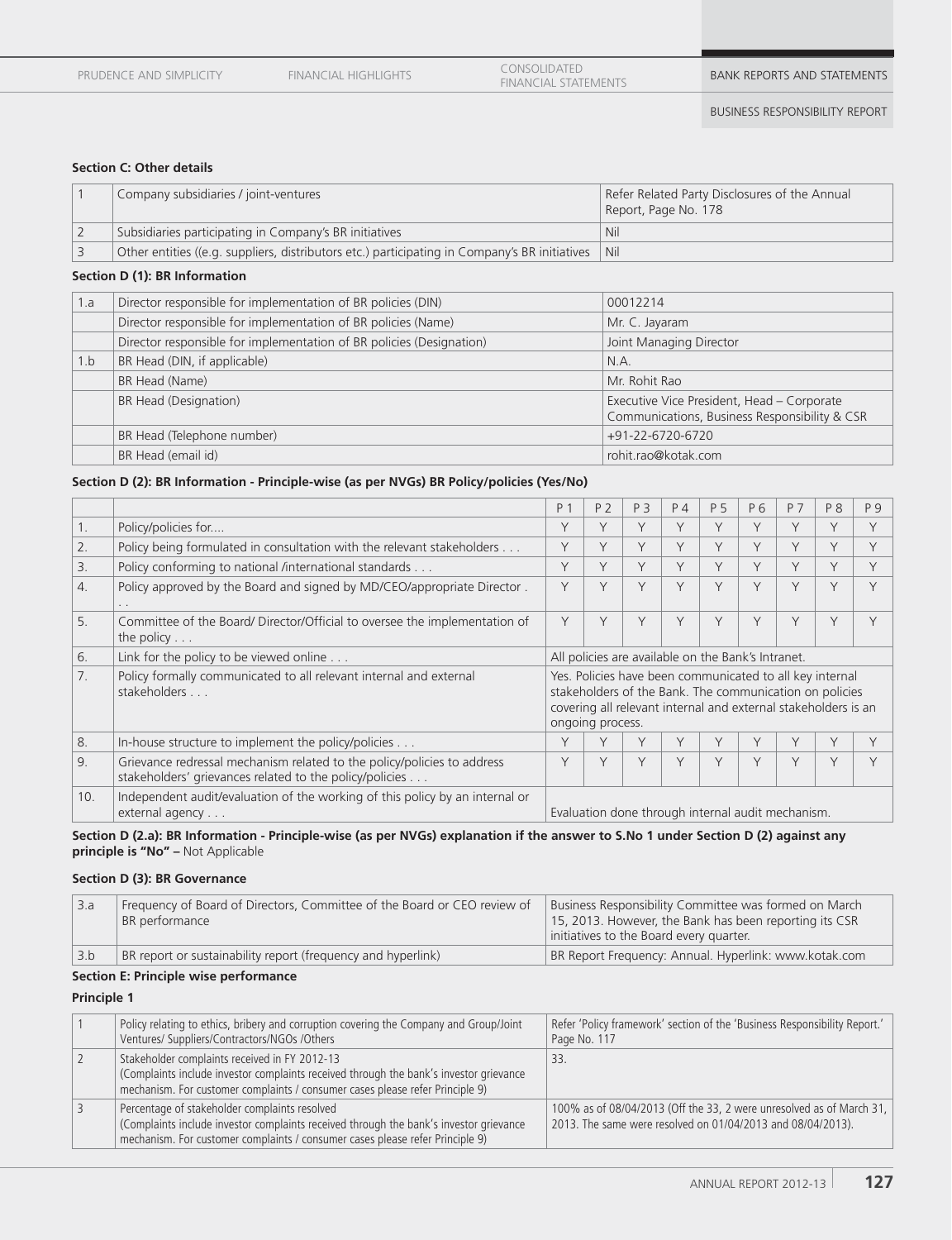

# **Principle 2**

|   | Products and services designed with social or environmental concerns, risks and/or opportunities<br>incorporate<br>Upto three products or services                                                                                                                                                                                               | 1. Basic Savings Bank Deposits Accounts<br>2. Agri business banking products<br>3. Tractor financing<br>Additionally, refer 'Financial Inclusion' section of the 'Business<br>Responsibility Report' for the Bank's products designed with social<br>concerns, risks and/or opportunities (Financial Inclusion) Page No. 118 |
|---|--------------------------------------------------------------------------------------------------------------------------------------------------------------------------------------------------------------------------------------------------------------------------------------------------------------------------------------------------|------------------------------------------------------------------------------------------------------------------------------------------------------------------------------------------------------------------------------------------------------------------------------------------------------------------------------|
|   | Reduction with respect to resource use (energy, water, raw material etc.,) per unit<br>i.<br>of product during sourcing/production/distribution achieved since the previous year<br>throughout the value ch ain (optional)<br>Reduction during usage by customers (energy, water) has been achieved since the previous<br>ii.<br>year (optional) | N.A.                                                                                                                                                                                                                                                                                                                         |
| 3 | Procedures for sustainable sourcing (including transportation)                                                                                                                                                                                                                                                                                   | N.A.                                                                                                                                                                                                                                                                                                                         |
| 4 | Procurement of goods and services from local & small producers, including local communities                                                                                                                                                                                                                                                      | The Bank does not procure any goods for processing. The manpower<br>services for offices and branches are generally hired from local<br>agencies. At the Bank's new upcoming premises at Bandra-Kurla<br>Complex in Mumbai, approximately 50% of the building materials<br>are sourced through local vendors/suppliers.      |
| 5 | Mechanism to recycle products and waste                                                                                                                                                                                                                                                                                                          | Refer 'Green endeavours' section of the 'Business Responsibility<br>Report'. Page No. 122                                                                                                                                                                                                                                    |

# **Principle 3**

| $\mathbf{1}$   | Total number of employees (as at 31.03.2013)                                                                                                                                                                    | 13,669                                                                                                                                                                                                                                                 |
|----------------|-----------------------------------------------------------------------------------------------------------------------------------------------------------------------------------------------------------------|--------------------------------------------------------------------------------------------------------------------------------------------------------------------------------------------------------------------------------------------------------|
| $\overline{2}$ | Total number of employees hired on temporary/contractual/casual basis (as at 31.03.2013)                                                                                                                        | 7,618                                                                                                                                                                                                                                                  |
| 3              | Total number of permanent women employees (as at 31.03.2013)                                                                                                                                                    | 2,557                                                                                                                                                                                                                                                  |
| 4              | Total number of permanent employees with disabilities (as at 31.03.2013)                                                                                                                                        | 11                                                                                                                                                                                                                                                     |
| 5              | Employee association recognised by management                                                                                                                                                                   | Through employee engagement mechanism the Bank directly<br>engages with all employees on various aspects of employee well-<br>being. For more details, pl refer 'Employee well-being' section of the<br>'Business Responsibility Report'. Page No. 119 |
| 6              | Percentage of permanent employees part of employee association                                                                                                                                                  | N.A.                                                                                                                                                                                                                                                   |
| 7.1            | Child labour/forced labour/involuntary labour related complaints filed during the financial year<br>Child labour/forced labour/involuntary labour related complaints pending as on end of the financial<br>year | Nil                                                                                                                                                                                                                                                    |
| 7.2            | Sexual harassments related complaints filed during the financial year<br>Sexual harassments related complaints pending as on end of the financial year                                                          | Nil                                                                                                                                                                                                                                                    |
| 7.3            | Discriminatory employment related complaints filed during the financial year<br>Discriminatory employment related complaints pending as on end of the financial year                                            | Nil                                                                                                                                                                                                                                                    |
| 8.1            | Percentage of permanent employees who were given safety & skill upgradation training (permanent<br>employees)                                                                                                   | 100%                                                                                                                                                                                                                                                   |
| 8.2            | Percentage of permanent female employees who were given safety & skill upgradation training                                                                                                                     | 100%                                                                                                                                                                                                                                                   |
| 8.3            | Percentage of casual/temporary/contractual employees who were given safety & skill upgradation<br>training                                                                                                      | 100%                                                                                                                                                                                                                                                   |
| 8.4            | Percentage of employees with disabilities who were given safety & skill upgradation training                                                                                                                    | 100%                                                                                                                                                                                                                                                   |

# **Principle 4**

| Mapping of internal and external stakeholders                                       | Yes. Refer 'Materiality and Stakeholder Engagement' section of<br>'Business Responsibility Report'. Page No. 120                                                                                                           |
|-------------------------------------------------------------------------------------|----------------------------------------------------------------------------------------------------------------------------------------------------------------------------------------------------------------------------|
| Identification of the disadvantaged, vulnerable & marginalised stakeholders.        | The Bank is quided by the RBI directives on Financial Inclusion<br>to identify the key disadvantaged, vulnerable & marginalised<br>stakeholders whom it can positively impact through its Financial<br>Inclusion Products. |
| Special initiatives to engage disadvantaged, vulnerable & marginalised stakeholders | Refer 'Financial inclusion' section of 'Business Responsibility Report'.<br>Page No. 118                                                                                                                                   |